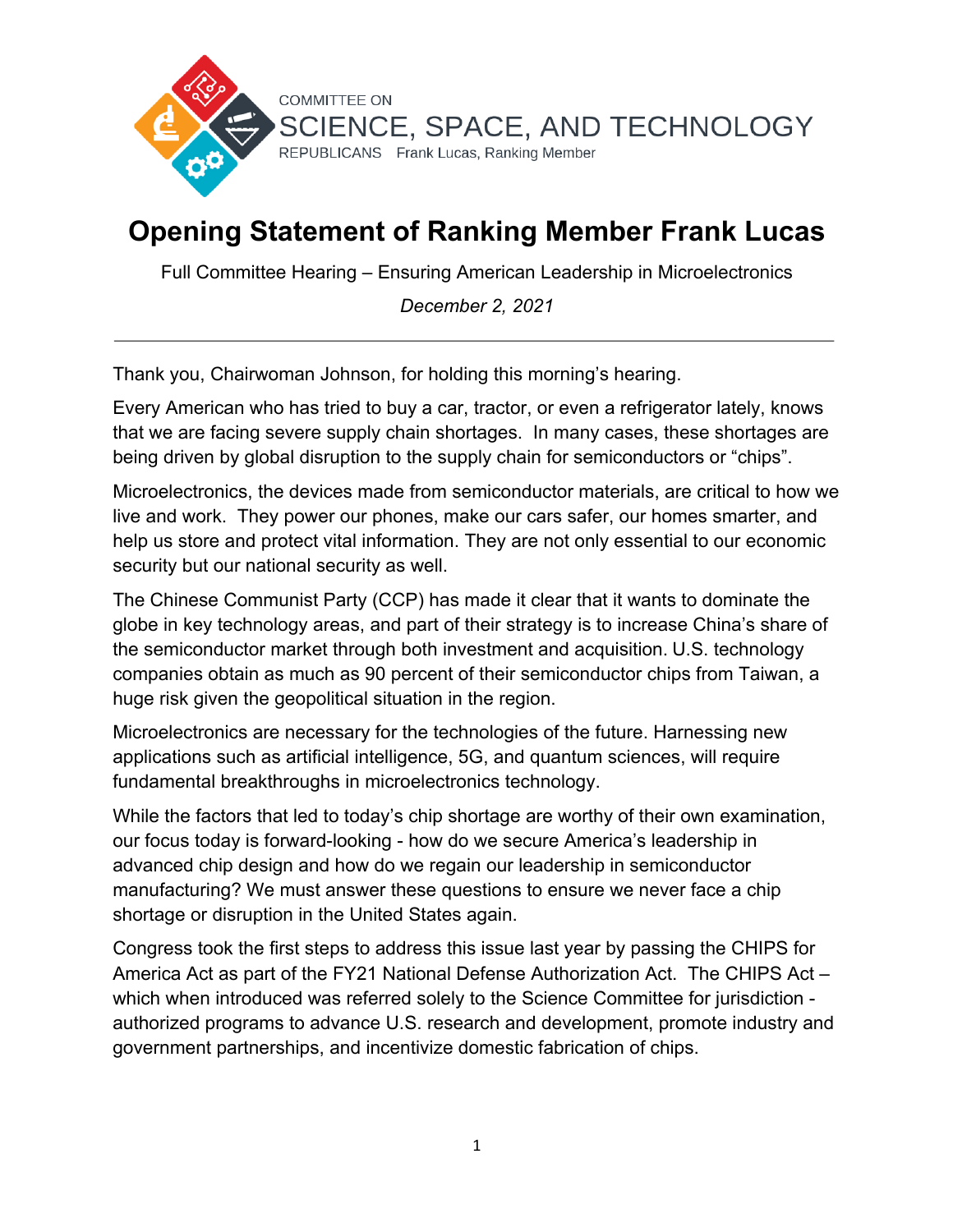Today's hearing should provide critical guidance as Congress and the Administration consider how to implement and fund the CHIPS Act. I have no doubt this will be a major legislative and oversight priority for our Committee for years to come.

To lead in advanced microelectronics, the United States will need to make strategic investments along the entire innovation pipeline – from fundamental research and education, to design, to manufacturing. The federal government has a long tradition of investing in fundamental research for microelectronics, including through academic research institutions and federal laboratories that are supported by the National Science Foundation (NSF), Department of Energy (DOE), and the National Institute for Standards and Technology (NIST).

Dr. Witherell will tell us how DOE and its laboratories have worked with industry and academia to drive scientific advancements in areas such as materials science, energy efficiency, and novel devices. Access to materials, including critical minerals, chemicals, and gasses will be a key to increasing domestic technology production.

Unfortunately, the U.S. has limited quantities of many of these critical materials. So research into alternative and manufactured materials could be the answer to domestically producing advanced semiconductors.

Another challenge, which the CHIPS Act takes steps to address, is advanced packaging. Experts believe that breakthroughs in packaging will be key to improving chip efficiency beyond the regular doubling of computing capabilities predicted by Moore's law. I look forward to hearing from our witnesses today about what will make a national advanced packaging manufacturing program successful.

Developing a strong workforce in the United States to support the microelectronics industry is another challenge we need to solve. In the next five years, companies estimate that we will need at least 42,000 semiconductor engineers nationwide. That demand is even higher for the full spectrum of workers needed – from skilled technicians and operators with associate degrees to those with advanced degrees. I hope our witnesses will provide some recommendations on how we can build this workforce.

As Congress looks to strengthen U.S. chip manufacturing and advance our competitiveness in microelectronics, we must look to lessons from the past. We've been here before. In the 1980s, the federal government took strong actions to combat Japan's dominance in microelectronics. This included establishing a research consortium to support U.S competitiveness in semiconductor technology, also known as SEMATECH.

This government-industry partnership lasted until 1994. It helped the U.S. regain the lead for a time, but competing industry interests, waning government support, and other factors led to a decline that put us where we are today.